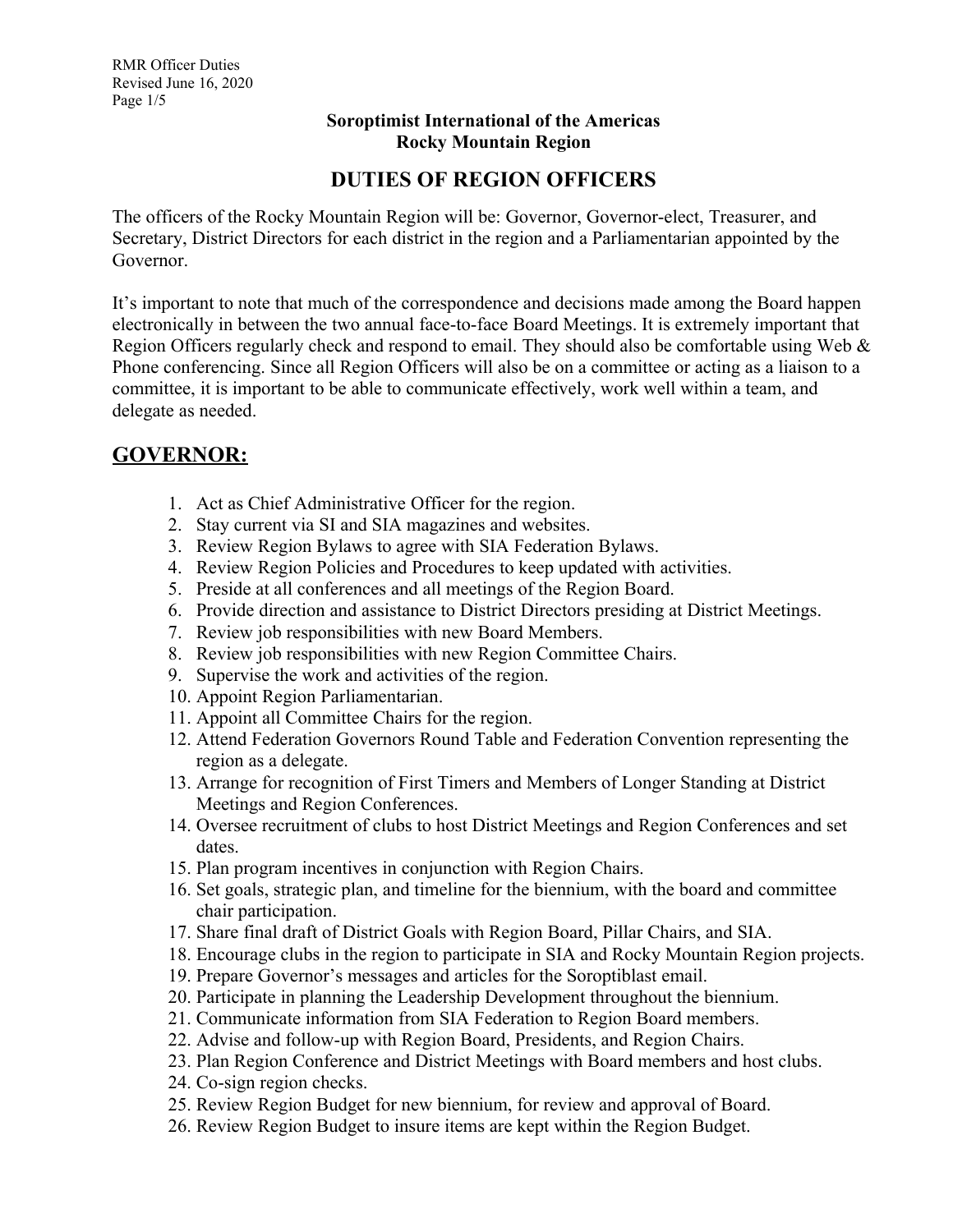RMR Officer Duties Revised September 27, 2019 Page 2/5

- 27. Recommend any changes in the budget necessary to the Board for review at Board Meetings, working with the Treasurer and Finance Committee.
- 28. Listen to input from all Board members, Presidents, Committee Chairs and Soroptimist members.
- 29. Prepare activity calendar for 2-year term.
- 30. Have professional picture taken and send forms to Federation for profile, etc.
- 31. Maintain communication with club presidents throughout the biennium.
- 32. At the beginning of the biennium, facilitate transfer of banking signatures.
- 33. Set biennium goals with region board and report at District meeting and Spring Conference as needed.
- 34. **Send Call to Conference to SIA for approval two weeks prior distribution.**
- 35. **Distribute Call to Conference to all region members and other SIA Governors at least 45 days prior to conference.** The "Call to Conference" is distributed to the RMR Board, RMR clubs, Past Region Governors, SIA Executive Director, SIA President, and SIA Guests attending the Region Conference and other individuals as directed by the Governor or RMR Board.
- 36. **Assign two region members to review conference minutes**
- 37. Distribute Christmas Cards to SIA Headquarters and Governors and any other individuals as directed by the RMR Board.
- 38. Request updated directory reports from SIA periodically and share with Webmaster and Public Awareness chair.

## **GOVERNOR-ELECT:**

- 1. Perform duties of Governor in her absence.
- 1. Stay current via SI and SIA magazines, Soroptiblast and websites.
- 2. Serve on Region Board and attend all District Meetings, Conferences, Governor's Round Table and Conventions. Perform all duties assigned by the Governor.
- 3. Work with the Treasurer to order and be responsible for consigned supplies to sell at District Meetings and Region Conference.
- 4. Assist Governor in all responsibilities.
- 5. Attend all Board Meetings.
- 6. Be prepared to do workshops as assigned by the Governor.
- 7. Choose and be responsible for the Region Fundraiser.
- 8. Prepare for your term as Governor:
	- a. Look for and prepare Committee Appointments. The first year of the biennium look for Soroptimists to serve on all Region Committees.
	- b. Work on budget with Finance Committee.
	- c. Read all mailings from the Governor.
	- d. Read all mailings from SIA and Soroptimist International.
	- e. Review all bylaws, guidelines, procedures and handbooks.
	- a. Attend Governor's Round Table Leadership Workshop to develop
		- 1. Leadership skills
		- 2. Conflict management and negotiation skills
		- 3. A greater understanding of the realm of Soroptimist.
		- 4. Learn about other regions' policies, awards, procedures and training to gain new ideas.
	- g. Review Governor's duties and prepare for these responsibilities.
	- f. Strengthen parliamentary procedure skills.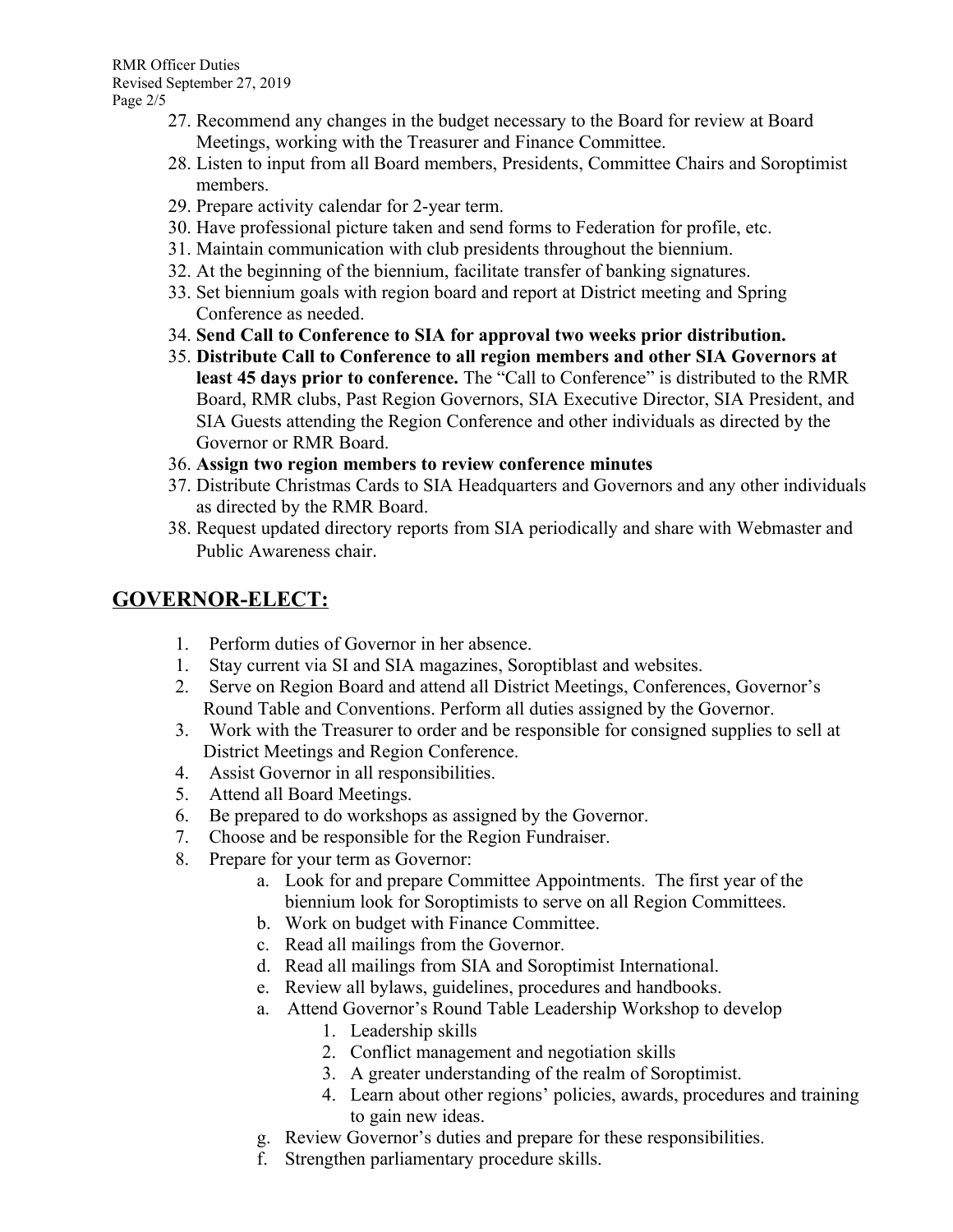- 10. Perform other duties as assigned by the Governor or RMR Board.
- 9. Cosign Region checks as needed
- 10. Arrange Board Christmas pictures at a Fall District meeting.
- 11. Manage and oversee the sale of supplies at Conference and District meetings. Maintain inventory on all supplies owned by Region. (Do actual count with Treasurer).

# **REGION SECRETARY:**

- 1. Serve on Region Board and attend all Board Meetings, and Region Conferences. Attend SIA Convention when possible.
- 2. Stay current via SI and SIA magazines, Soroptiblast and websites.
- 3. Prepare the "Call to Conference" combining the information provided by the Governor, the host club, the Laws and Resolutions Committee, the Nominating Committee and the Finance Committee, etc. This task may vary according to the Governor and/or the host club.
- 4. After Conference prepare minutes to include: Board Meeting minutes, Conference minutes, workshops, special events, award winners, bylaw changes, budget adjustments and other changes. First draft of all minutes is due 60 days following the meeting for review. Within 90 days all minutes must be final and distributed. The Governor will review minutes as well as Governor's designees prior to distributing to the balance of the Board. Copies are stored in the permanent record of the region.
- 5. Conduct correspondence for RMR as requested by the Governor or by the RMR Board. For example:
	- Distribute Christmas Cards, if this is the pleasure of the Governor to RMR clubs, SIA Headquarters and Governors and any other individuals as directed by the Governor or the RMR Board.
	- Thank-you notes
	- · Visits acknowledgements, etc.
	- · Welcome emails to new clubs in S.I.
- 6. Prepare certificates as requested by the Governor.
	- · For District Meetings: host clubs and host hotels (Certificate to be signed by Governor and Secretary).
	- · For Region Conference: host club(s) and host hotel (Certificate to be signed by Governor and Secretary).
- 7. Have available forms for submitting motions for the Board and for the Conference delegates.
- 6. Take Roll Call at Conference.
- 7. Be prepared to take notes at any and all activities.
- 8. Give workshops as requested by the Governor.
- 9. Prepare a list of RMR Club Presidents and Treasurers to be included in the RMR Website and distribute to Region Board. This information can be taken from the Form 200.
- 10. Perform other duties as assigned by the Governor and/or RMR Board.
- 11. Maintain permanent records of Region
- 12. Work with the Region Webmaster to update Website documents.

# **REGION TREASURER:**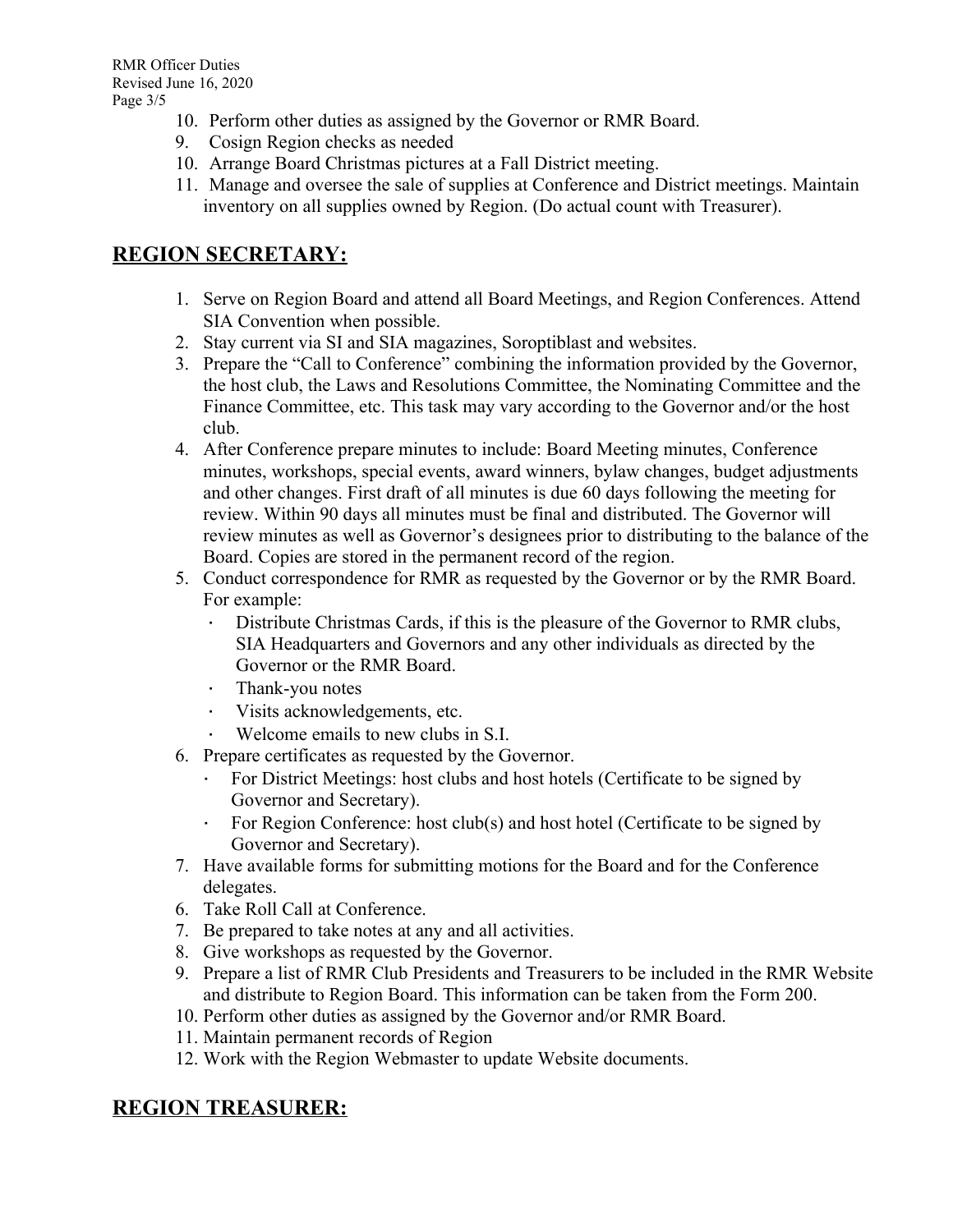- 1. Serve on Region Board and attend all Board Meetings. Attend SIA Convention when possible.
- 2. Stay current via SI and SIA magazines, Soroptiblast and websites.
- 3. Send statements for dues and fees to all clubs in the region by early May.
- 4. Keep records on membership of all clubs in the region.
- 5. Assign 2 people to count money from Laurel Board and fundraisers. Each person to sign a form, confirming amount received.
- 6. Keep records in Quick Books online. Transfer banking account signatures, order checks, deposit slips and endorsement stamps, when needed. Attend with the Governor and Governor Elect to sign new signature cards.
- 7. Responsible for handling all cash receipts and cash disbursements and keep copies.
- 8. Furnish RMR Board and RMR Committee Chairs with Reimbursement and in-kind forms.
- 9. Post all transactions to accounting system. Posting will be done monthly to be ready for input to Governor and/or RMR Board when requested.
- 10. Clarification on correct account coding should be verified by Governor to keep expenses charged to correct accounts and within budget.
- 11. Prepare financial statement for all Board Meetings, District Meetings and Region Conference. Distribute copies for all Board members. Prepare copies for all attending Conference for review.
- 12. Work with Finance Committee to prepare and/or review operating budget.
- 13. Advise Governor or RMR Board as required with updates when money is expended, especially if going over budget.
- 14. Send all checks to Governor or Governor Elect for second signature, with email notification.
- 15. Reconcile checking account monthly.
- 16. Place excess funds in secure financial institutions for interest income, with Board approval.
- 17. Send previous year financial statement to SIA by October 31.
- 18. File an annual 990N with the Internal Revenue Service. Send notification to club treasurers to remind of 11/15 deadline.
- 19. Make hotel reservations for RMR Board & guests at District Meetings and Region Conference.
- 20. Pay for meals, registration, travel and lodging at all Board Meetings as designated by procedures.
- 21. Give workshops as designated by the Governor.
- 22. Be available to advise and work with club Treasurers on responsibilities.
- 23. Maintain records for each club on number of paid Regular and Life members and reconcile with Federation's report regularly. This is done to be sure clubs are paying RMR and SIA dues for all new and reinstated members.
- 24. Review Federation and Region bylaws, procedures, policies and guidelines.
- 25. Prepare suggestions for Board action in financial activities.
- 26. Prepare checks for any Region award winner at Region Conference each year. (Amount to be determined by Board at pre-conference Board Meeting.)
- 27. In conjunction with Governor-elect, order and be responsible for consigned supplies to sell at District Meetings and Region Conference.
- 28. Manage and oversee the sale of supplies at Conference and District meetings. Maintain inventory on all supplies owned by Region. (Do actual count with Governor-elect).
- 29. Maintain financial reports from Region Conference and District Meetings.